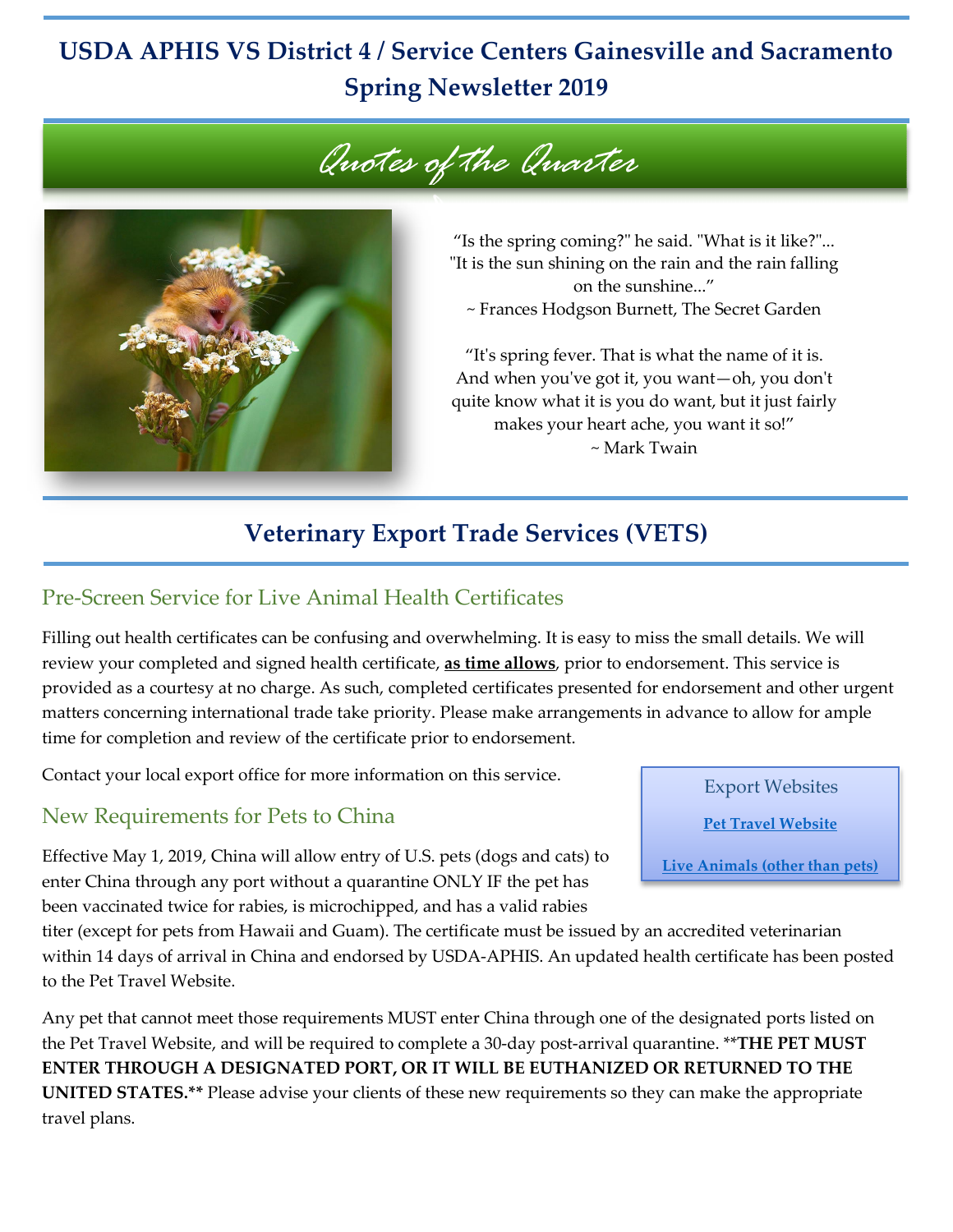# Accuracy of Test Results for Health Certificates Helps Smooth Animal Exports

The importance of accurate and complete information can't be emphasized enough. Test results are one of the most common places where mistakes may occur. Errors can cause delays in issuing health certificates or prevent animals from crossing the border. Accuracy is important.

**Animal ID –** Recording correct animal identification is essential to writing health certificates. If an animal has more than one form of official ID, record all official ID on test forms and health certificates.

Animals that require official ID for interstate or international movement include:



- All sexually intact beef cattle 18 months of age or older, dairy cattle of any age, cattle used for rodeo, show or exhibition and bison.
- Horses and mules, sheep and goats, swine, captive cervids.

Electronic ID (Not all the same) – only 840 RFID tags are allowed as officialID.

**Movement using other e tags such as 900 series tags may even result in fines or loss of** accreditation.

Always record all official ID on test charts, vaccination records, certification documents, CVIs, etc. Missing or mistaken IDs have stopped international shipments at border crossings. Sometimes loss of a tag can be overcome by the second tag being recorded on testing and the certificate.

**Improper test performed –** For example, the SN test for Vesicular Stomatitis Virus is often required by other countries but is only performed in the US when specifically requested for export. Cattle for export to Canada may no longer be tested for brucellosis using the STT/SPT tests; only FPA, BAPA or cELISA are accepted.

**Date of Testing –** Test dates should be the date the animal was sampled, not the submission date submitted or the report date from the lab. TB testing is an exception. The date of TB testing should be the date the test was read by the accredited veterinarian.

**Test results "expire" –** State or international regulations define how long test results are valid. Exporting breeding cattle to Canada requires TB testing within 60 days of export while Brucellosis test results are only valid for 30 days. Both tests must be within the stated time periods in order for the animals to travel.

|                                                                                                                                                                                                                                      | The certificate is authorized by law 21 U.S.C. 112). While you are not required to respond, no health certificate can be validated unless the data requested is provided. |                                                                                                                                                                                                                                                                                                                                                                                                                                                                                                                                                                                                                                                                                                                                                                     |                                                                                     |                                                                                                                |                                                                                               |                                                           |                       |             |    |                                              |                       |                                             |     |         |                                                                                                                                |                    |                   | FORM APPROVED - OMB NO. 3579-5020 and 0101 |  |
|--------------------------------------------------------------------------------------------------------------------------------------------------------------------------------------------------------------------------------------|---------------------------------------------------------------------------------------------------------------------------------------------------------------------------|---------------------------------------------------------------------------------------------------------------------------------------------------------------------------------------------------------------------------------------------------------------------------------------------------------------------------------------------------------------------------------------------------------------------------------------------------------------------------------------------------------------------------------------------------------------------------------------------------------------------------------------------------------------------------------------------------------------------------------------------------------------------|-------------------------------------------------------------------------------------|----------------------------------------------------------------------------------------------------------------|-----------------------------------------------------------------------------------------------|-----------------------------------------------------------|-----------------------|-------------|----|----------------------------------------------|-----------------------|---------------------------------------------|-----|---------|--------------------------------------------------------------------------------------------------------------------------------|--------------------|-------------------|--------------------------------------------|--|
| LIS PENSTMENT OF ASTICULTURE.<br>AND A REPORT TO A THERE OF SERVICE<br>VETERINARY SERVICES<br>UNITED STATES ORIGIN HEALTH CERTIFICATE<br>(This document does not reclace Certificate of Inspection of Export Animals, VS Form 17-27) |                                                                                                                                                                           |                                                                                                                                                                                                                                                                                                                                                                                                                                                                                                                                                                                                                                                                                                                                                                     |                                                                                     |                                                                                                                | 1. CONSIGNOR'S NAME (Led name, first rame, middle infiator business rame)                     |                                                           |                       |             |    |                                              |                       |                                             |     |         | 2 CERTIFICATE NO                                                                                                               |                    | 3. PAGENI<br>1.05 |                                            |  |
| 4 DATE ISSUED                                                                                                                                                                                                                        | 5. U.S. PORT OF EMBARKATION (City and State)                                                                                                                              |                                                                                                                                                                                                                                                                                                                                                                                                                                                                                                                                                                                                                                                                                                                                                                     |                                                                                     |                                                                                                                | 6. STATE CDDE 7. CONSIGNOR'S STREET ADDRESS (Meiling Address)<br>8 CONSIGNOR'S CITY for Toyne |                                                           |                       |             |    |                                              |                       |                                             |     |         |                                                                                                                                |                    |                   |                                            |  |
|                                                                                                                                                                                                                                      |                                                                                                                                                                           |                                                                                                                                                                                                                                                                                                                                                                                                                                                                                                                                                                                                                                                                                                                                                                     |                                                                                     |                                                                                                                |                                                                                               |                                                           | 12. CONSIGNOR'S STATE |             |    |                                              |                       |                                             |     |         |                                                                                                                                |                    | 13. STATE CODE    | 14 ZIP CODE                                |  |
| 9. SEMEN ("X" # yes)                                                                                                                                                                                                                 | 10, NO. DOSES OF SEMEN                                                                                                                                                    | 11. TRANSPORTATION CLASS<br>$1 - \text{Rail}$                                                                                                                                                                                                                                                                                                                                                                                                                                                                                                                                                                                                                                                                                                                       |                                                                                     | $3 - Ai$                                                                                                       |                                                                                               |                                                           |                       |             |    |                                              |                       |                                             |     |         |                                                                                                                                |                    |                   |                                            |  |
|                                                                                                                                                                                                                                      |                                                                                                                                                                           | $2 - True$                                                                                                                                                                                                                                                                                                                                                                                                                                                                                                                                                                                                                                                                                                                                                          |                                                                                     | 4 - Ocean                                                                                                      |                                                                                               | 15. CONSIGNEE'S NAME AND STREET ADDRESS (Mayling Address) |                       |             |    |                                              |                       | DESTINATION COUNTRY.                        |     |         |                                                                                                                                | <b>ENTER CODE</b>  |                   |                                            |  |
|                                                                                                                                                                                                                                      | 15. SPECIES ("X" one - see VS Form 17-61pr Fouervil                                                                                                                       |                                                                                                                                                                                                                                                                                                                                                                                                                                                                                                                                                                                                                                                                                                                                                                     |                                                                                     |                                                                                                                |                                                                                               |                                                           | NEGATIVE TUBERCULIN   |             |    |                                              |                       |                                             |     |         |                                                                                                                                |                    |                   |                                            |  |
| 01 BOVINE 02 PORCINE                                                                                                                                                                                                                 | $\Box$ OS EQUINE                                                                                                                                                          | 03 OVINE<br>O OF THER WILDLIFE - MAMMAL                                                                                                                                                                                                                                                                                                                                                                                                                                                                                                                                                                                                                                                                                                                             | <b>N</b> CAPRINE                                                                    |                                                                                                                |                                                                                               |                                                           | <b>READING</b>        |             |    | BRUCELLOSIS BLODD SAMPLE                     |                       | COLLECTED                                   |     |         |                                                                                                                                |                    |                   | NEGATIVE RESULTS OF OTHER TESTS            |  |
| 08 OTHER (Specify)                                                                                                                                                                                                                   |                                                                                                                                                                           |                                                                                                                                                                                                                                                                                                                                                                                                                                                                                                                                                                                                                                                                                                                                                                     |                                                                                     | 48HRS     72 HRS                                                                                               |                                                                                               |                                                           |                       |             |    |                                              |                       |                                             |     | DISEASE |                                                                                                                                | DISEASE<br>DISEASE |                   |                                            |  |
|                                                                                                                                                                                                                                      | If more lines are needed below - use VS Form 17-140A.                                                                                                                     |                                                                                                                                                                                                                                                                                                                                                                                                                                                                                                                                                                                                                                                                                                                                                                     | MODIFIED ACCREDITED AREA (TB)                                                       |                                                                                                                |                                                                                               |                                                           |                       |             |    |                                              | CERTIFIED BRUCELLOSIS | FREE AREA                                   |     |         |                                                                                                                                |                    |                   |                                            |  |
|                                                                                                                                                                                                                                      | 17 FARM OR KIN<br>Owner's rame (Last name, two initials, or tusiness name)                                                                                                |                                                                                                                                                                                                                                                                                                                                                                                                                                                                                                                                                                                                                                                                                                                                                                     | 18. IN DIVIDUAL IDENTIFICATION<br>restituations for accumas 4, B, G & D on reverse) |                                                                                                                |                                                                                               |                                                           |                       |             |    |                                              |                       |                                             |     |         | <b>TYPE TEST</b>                                                                                                               |                    | <b>TYPE TEST</b>  | <b>TYPE TEST</b>                           |  |
| <b>Dunce's streat address</b><br>Daner's citetown. State code IFIPS code on reversel & zio code                                                                                                                                      |                                                                                                                                                                           |                                                                                                                                                                                                                                                                                                                                                                                                                                                                                                                                                                                                                                                                                                                                                                     | LENG, OR CLOCKFIRM.                                                                 | ïï.                                                                                                            |                                                                                               | ¥<br>AND RES. UNDER                                       |                       | <b>CALL</b> | G. | 2912<br>H.                                   | 550                   | 'Gt                                         | 100 | 1:1C    | <b>DAIL</b><br>$\overline{1}$                                                                                                  |                    | <b>DAIL</b>       | <b>DAIL</b>                                |  |
|                                                                                                                                                                                                                                      |                                                                                                                                                                           |                                                                                                                                                                                                                                                                                                                                                                                                                                                                                                                                                                                                                                                                                                                                                                     |                                                                                     |                                                                                                                |                                                                                               |                                                           |                       |             |    |                                              |                       |                                             |     |         |                                                                                                                                |                    |                   |                                            |  |
|                                                                                                                                                                                                                                      |                                                                                                                                                                           |                                                                                                                                                                                                                                                                                                                                                                                                                                                                                                                                                                                                                                                                                                                                                                     |                                                                                     |                                                                                                                |                                                                                               |                                                           |                       |             |    |                                              |                       |                                             |     |         |                                                                                                                                |                    |                   |                                            |  |
|                                                                                                                                                                                                                                      |                                                                                                                                                                           |                                                                                                                                                                                                                                                                                                                                                                                                                                                                                                                                                                                                                                                                                                                                                                     |                                                                                     |                                                                                                                |                                                                                               |                                                           |                       |             |    |                                              |                       |                                             |     |         |                                                                                                                                |                    |                   |                                            |  |
|                                                                                                                                                                                                                                      |                                                                                                                                                                           |                                                                                                                                                                                                                                                                                                                                                                                                                                                                                                                                                                                                                                                                                                                                                                     |                                                                                     |                                                                                                                |                                                                                               |                                                           |                       |             |    |                                              |                       |                                             |     |         |                                                                                                                                |                    |                   |                                            |  |
|                                                                                                                                                                                                                                      |                                                                                                                                                                           |                                                                                                                                                                                                                                                                                                                                                                                                                                                                                                                                                                                                                                                                                                                                                                     |                                                                                     |                                                                                                                |                                                                                               |                                                           |                       |             |    |                                              |                       |                                             |     |         |                                                                                                                                |                    |                   |                                            |  |
|                                                                                                                                                                                                                                      |                                                                                                                                                                           |                                                                                                                                                                                                                                                                                                                                                                                                                                                                                                                                                                                                                                                                                                                                                                     |                                                                                     |                                                                                                                |                                                                                               |                                                           |                       |             |    |                                              |                       |                                             |     |         |                                                                                                                                |                    |                   |                                            |  |
|                                                                                                                                                                                                                                      |                                                                                                                                                                           |                                                                                                                                                                                                                                                                                                                                                                                                                                                                                                                                                                                                                                                                                                                                                                     |                                                                                     |                                                                                                                |                                                                                               |                                                           |                       |             |    |                                              |                       |                                             |     |         |                                                                                                                                |                    |                   |                                            |  |
|                                                                                                                                                                                                                                      |                                                                                                                                                                           |                                                                                                                                                                                                                                                                                                                                                                                                                                                                                                                                                                                                                                                                                                                                                                     |                                                                                     |                                                                                                                |                                                                                               |                                                           |                       |             |    |                                              |                       |                                             |     |         |                                                                                                                                |                    |                   |                                            |  |
|                                                                                                                                                                                                                                      |                                                                                                                                                                           |                                                                                                                                                                                                                                                                                                                                                                                                                                                                                                                                                                                                                                                                                                                                                                     |                                                                                     |                                                                                                                |                                                                                               |                                                           |                       |             |    |                                              |                       |                                             |     |         |                                                                                                                                |                    |                   |                                            |  |
|                                                                                                                                                                                                                                      |                                                                                                                                                                           |                                                                                                                                                                                                                                                                                                                                                                                                                                                                                                                                                                                                                                                                                                                                                                     |                                                                                     |                                                                                                                |                                                                                               |                                                           |                       |             |    |                                              |                       |                                             |     |         |                                                                                                                                |                    |                   |                                            |  |
|                                                                                                                                                                                                                                      |                                                                                                                                                                           |                                                                                                                                                                                                                                                                                                                                                                                                                                                                                                                                                                                                                                                                                                                                                                     |                                                                                     |                                                                                                                |                                                                                               |                                                           |                       |             |    |                                              |                       |                                             |     |         |                                                                                                                                |                    |                   |                                            |  |
|                                                                                                                                                                                                                                      |                                                                                                                                                                           |                                                                                                                                                                                                                                                                                                                                                                                                                                                                                                                                                                                                                                                                                                                                                                     |                                                                                     |                                                                                                                |                                                                                               |                                                           |                       |             |    |                                              |                       |                                             |     |         |                                                                                                                                |                    |                   |                                            |  |
|                                                                                                                                                                                                                                      |                                                                                                                                                                           |                                                                                                                                                                                                                                                                                                                                                                                                                                                                                                                                                                                                                                                                                                                                                                     |                                                                                     |                                                                                                                |                                                                                               |                                                           |                       |             |    |                                              |                       |                                             |     |         |                                                                                                                                |                    |                   |                                            |  |
|                                                                                                                                                                                                                                      |                                                                                                                                                                           |                                                                                                                                                                                                                                                                                                                                                                                                                                                                                                                                                                                                                                                                                                                                                                     |                                                                                     |                                                                                                                |                                                                                               |                                                           |                       |             |    |                                              |                       |                                             |     |         |                                                                                                                                |                    |                   |                                            |  |
|                                                                                                                                                                                                                                      | VALID ONLY IF USDA VETERINARY SEAL                                                                                                                                        |                                                                                                                                                                                                                                                                                                                                                                                                                                                                                                                                                                                                                                                                                                                                                                     |                                                                                     |                                                                                                                |                                                                                               |                                                           |                       |             |    | <b>CERTIFICATION BY ISSUING VETERINARIAN</b> |                       |                                             |     |         |                                                                                                                                |                    |                   |                                            |  |
| APPEARS HERE                                                                                                                                                                                                                         |                                                                                                                                                                           | This is to certify that the animals identified above were inspected by me on this date and found to be free from evidence of communicable claesses and insofer as own be<br>determined exposure thereto. The premises of origin are not under Federal or State quarantine because of animal disease. The animals were of megative to the tests shown<br>on the dates indicated. Arrangements have been made for the animals to be handed in a transporting vehicle that has been cleaned and disinfected since last used for<br>livestock and for movement to the port of probariation without exposure to sther animals on route, except those meeting these health requirements. The shipment must be<br>accompanied to the port of export with this certificate. |                                                                                     |                                                                                                                |                                                                                               |                                                           |                       |             |    |                                              |                       |                                             |     |         |                                                                                                                                |                    |                   |                                            |  |
| 19. DATE ENDORSED<br>24. NAME OF ENDORSING FEDERAL VET (7.50 SO)! A SEARCH                                                                                                                                                           |                                                                                                                                                                           |                                                                                                                                                                                                                                                                                                                                                                                                                                                                                                                                                                                                                                                                                                                                                                     | sleese print)                                                                       | 23. NAME OF ISSUING VETERINARIAN (Last name that name, middle with) -<br>26. SIGNATURE OF ISSUING VETER NARVAL |                                                                                               |                                                           |                       |             |    |                                              |                       | 21. STATUS   < = x = x +<br>15x12 LAccochid |     |         | 22. TOTAL NO. OF ANIMALS<br>(Or their in source of craced<br>samen's thelass rise, from al-<br>attement of it forms it without |                    |                   |                                            |  |
|                                                                                                                                                                                                                                      |                                                                                                                                                                           |                                                                                                                                                                                                                                                                                                                                                                                                                                                                                                                                                                                                                                                                                                                                                                     |                                                                                     |                                                                                                                |                                                                                               |                                                           |                       |             |    |                                              |                       |                                             |     |         |                                                                                                                                |                    |                   |                                            |  |
| 23. Signature of Endorsing Faceral Vaterinarian<br>1/6 EORM 17 110 (MAR 99)                                                                                                                                                          |                                                                                                                                                                           | Drawings and ing mass has seen                                                                                                                                                                                                                                                                                                                                                                                                                                                                                                                                                                                                                                                                                                                                      |                                                                                     |                                                                                                                |                                                                                               |                                                           |                       |             |    |                                              |                       |                                             |     |         |                                                                                                                                |                    |                   |                                            |  |

**Fill out all forms (including test charts) completely and accurately –** Many countries require that the form be typed and will reject a handwritten health certificate. If you are allowed to submit a handwritten health certificate make sure to write legibly. Submitting an incomplete form may result in it being returned to you, leading to delays in the movement of animals.

If you are unsure of how to complete a part of a form, call the Service Center office rather than sending in incomplete or inaccurate information. Inaccurate information is a form of making a false statement, which can be considered an illegal act.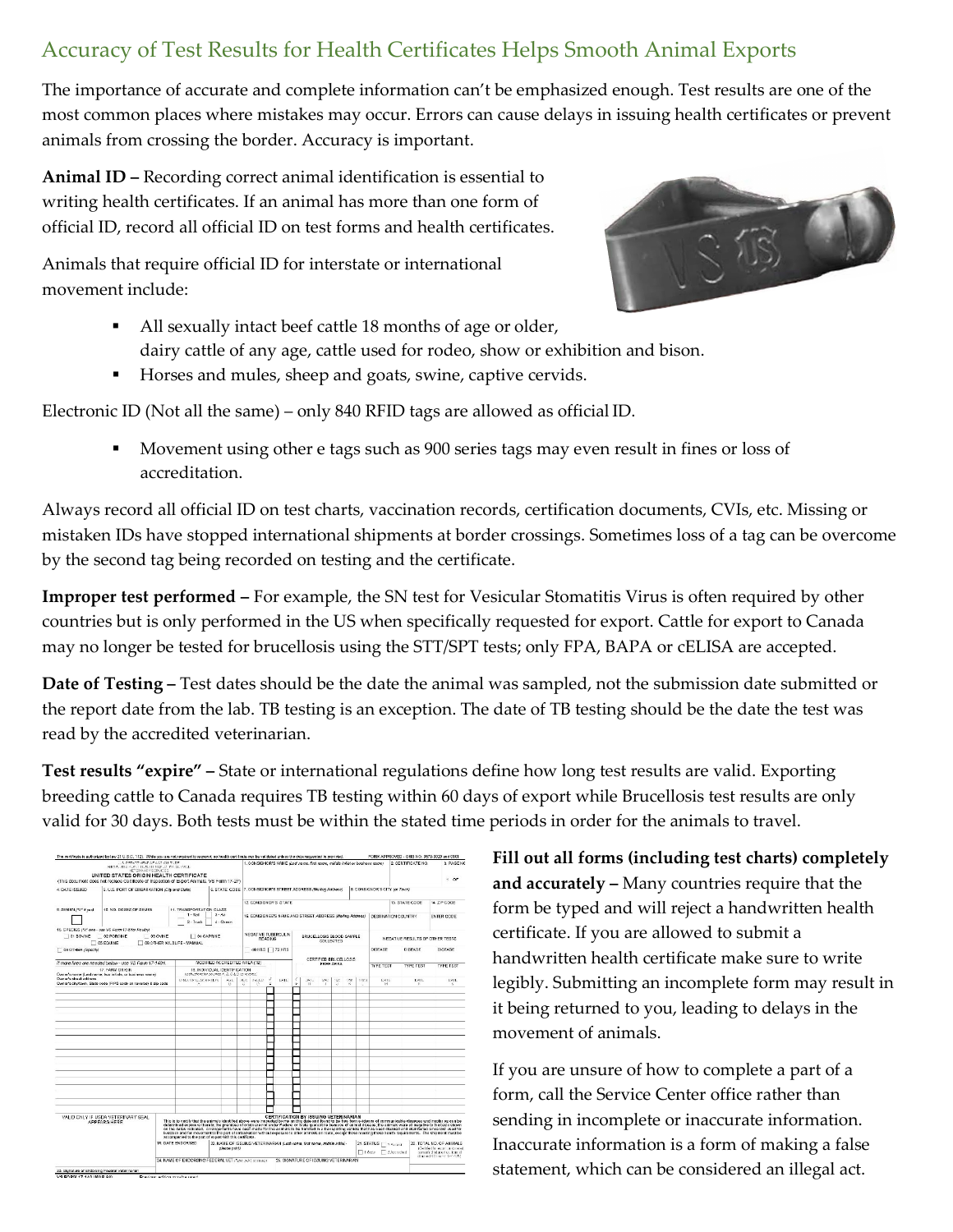#### **Summary**

Help avoid problems when transporting animals between states or internationally by taking time to determine what the identification and test requirements are prior to movement.

For more information on proper Official ID and disease testing requirements, talk with the destination State Veterinarian (for interstate shipments) or the USDA APHIS VS Service Center office (for international export).

## VEHCS Tutorial Presentation for Accredited Veterinarians

A tutorial presentation on the use of our Veterinary Export Health Certification System (VEHCS) is available for USDA Accredited Veterinarians (AVs). The Presentation walks AVs through VEHCS: what it is; registering for an eAuth account; and reviewing two common VEHCS certificates. Frequently asked questions about VEHCS are addressed within the presentation. The presentation is entitled "AV VEHCS Presentation (national)" and can be made available to AVs upon request.

# **Field Operations (FiOps)**

### Bomb Cyclone Caused Major Flooding in the Midwest

A "bomb cyclone" that swept through the Midwest in mid-March caused more than \$1.3 billion of flood damage in Nebraska. Heavy rainfall and rapid snowmelt caused catastrophic flooding across the Missouri River Basin, and three-fourths of Nebraska's 93 counties were declared an emergency. Damages included \$449 million in damage to roads, levees and other infrastructure; \$440 million in crop losses; and \$400 million in cattle losses.

The Nebraska Department of Agriculture submitted a request to the USDA for assistance with locating animal carcasses and with the management and disposal of these carcasses. Following approval from FEMA, an ESF-11 response was initiated on March 25, 2019. The objectives of the ESF-11 response were for USDA APHIS Wildlife Services to conduct aerial surveillance to locate animal carcasses and for USDA APHIS Veterinary Services to manage the disposal of animal carcasses. Responders included the Nebraska Departments of Agriculture, ESF-11 Coordinators, local and out of state Wildlife Services and Veterinary Services employees, and USDA APHIS Animal Care and IES employees.





Aerial surveillance of 65 counties was completed on April 7, 2019. Over 25,000 miles were flown by Wildlife Services employees. In addition to locating animal carcasses, they identified stranded cattle, damaged infrastructure, and other hazards such as displaced oil drums and propane tanks. Carcass management and disposal was completed on April 22, 2019. Disposal of carcasses was completed on 109 sites by National Veterinary Stockpile contactors or in

coordination with other USDA agencies. *Article and photos courtesy of Dr. Gary Stevens in Nebraska.*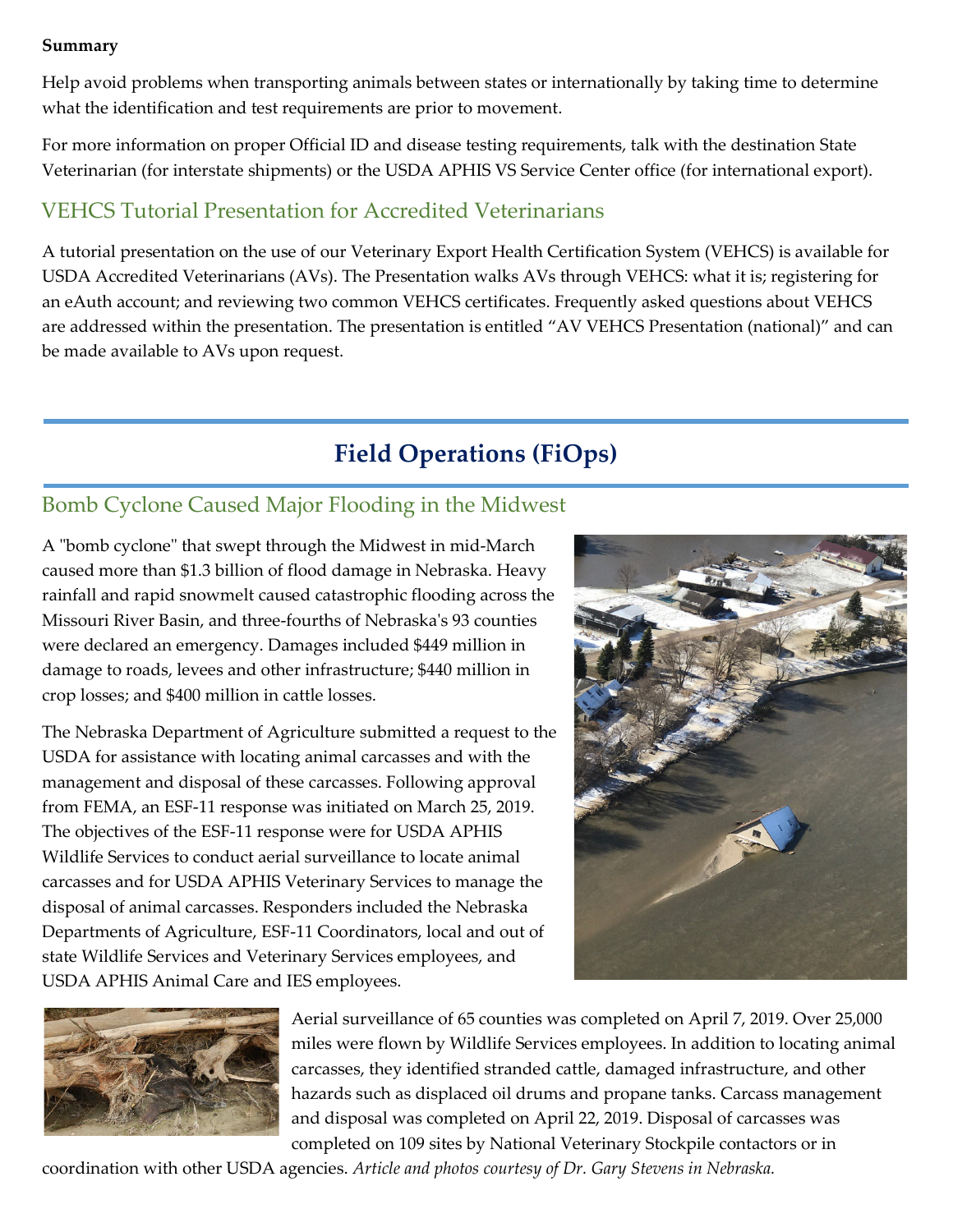## New State Veterinarian of Missouri

Dr. Steve Strubberg was named the State Veterinarian of Missouri in April 2019.

Strubberg grew up in Union, Missouri, with the intentions of becoming a physician. Driven by his love for science, the outdoors and animals, he soon discovered his passion lie in a different field. In 1989, Strubberg received his Doctorate in Veterinary Medicine from the University of Missouri. Following graduation, he assumed ownership and operated Hermann Veterinary Clinic, a mixed animal practice in Hermann, Missouri, for nearly 30 years.

As Missouri's State Veterinarian, his vision is to continue to advance animal agriculture within the state and provide health and care for each individual animal.

Strubberg currently resides on a beef cattle operation in Gasconade County and has a stepdaughter and two grandchildren.



#### Accredited Veterinarians Role in Accountable Regulatory Items

Accredited veterinarians are issued certain items for the purpose of performing regulatory accreditation duties, but did you know you are accountable for safe keeping and preventing misuse or abuse of these items? Accountable items issued for regulatory work are recorded under your 6 digit National Accreditation Number (NAN) and must be used in an appropriate manner. The Code of Federal Regulations states under 9CFR 161.4(j):

*An accredited veterinarian shall be responsible for the security and proper use of all official certificates, forms, records, and reports; tags, bands, or other identification devices; and approved digital signature capabilities used in his or her work as an accredited veterinarian and shall take reasonable care to prevent the misuse thereof. An accredited veterinarian shall immediately report to the Veterinarian-in-Charge the loss, theft, or deliberate or accidental misuse of any such certificate, form, record, or report; tag, band, or other identification device; or approved digital signature capability.*

Official Identification Devices (OID) used to officially identify livestock include Silver Brite tags (cattle and swine), Official Calfhood Vaccinate (OCV) tags, Official "840" RFID tags, Scrapie tags, and Livestock Market Back tags. These OID tags are a fundamental foundation of regulatory disease control programs and the Animal Disease Traceability program. Accredited Veterinarians must maintain records of OID application including owner's name, animal, OID number or series, and date applied. Lost or stolen tags undermine the integrity of regulatory programs in general, especially the traceability program.

Recently, it has been discovered that OID tags are being offered for sale on internet marketing sites. USDA APHIS Investigative and Enforcement Services has been working to determine how these tags got into the wrong hands. It would appear that some shipments of tags may have been damaged, resulting in a loss of tags from the primary shipping box. This investigation is on-going.

As a reminder, if you order items accountable to you as an Accredited Veterinarian, these items are linked to your NAN before they leave the manufacturer or warehouse and you should verify the contents once they arrive to ensure you received the entirety of the order. Should you fail to receive all or part of a shipment of accountable items, you must notify the Area Veterinarian in Charge (AVIC) of your State, as well as the distributor. If you become aware of such items for sale through one of these internet sites, please notify your AVIC so that an investigation can be started.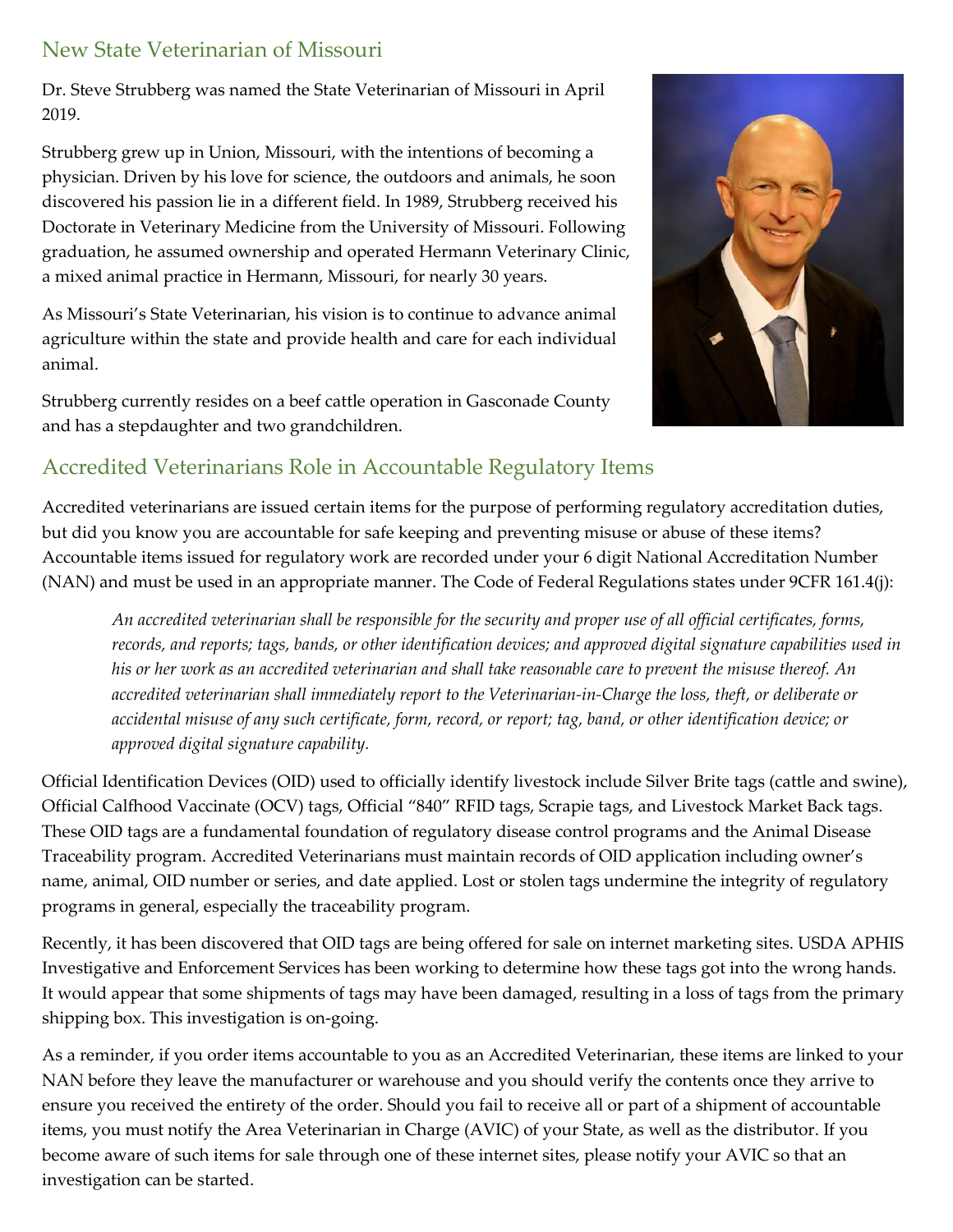



Every Month in 2019 - [Website](https://www.vetvacationce.com/) Various locations, including: Puerto Rico, Texas, Georgia, Florida

**▼ IVMA** 



















Colorado Veterinary **Medical Association** 



June 6-9, 2019 - [Website](https://www.ivma.org/summermeeting/) Idaho Veterinary Conference in Twin Falls, ID

June 21-23, 2019 - [Website](https://www.mtvma.org/index.php?option=com_mc&view=mc&mcid=72&eventId=546833&orgId=mtvma) Montana VMA Summer Meeting at Fairmont Hot Spring Resort in Anaconda, MT

June 21-24, 2019 - [Website](https://pacvet.net/long-beach/) Pacific Veterinary Conference in Long Beach, CA

June 23-25, 2019 - [Website](https://www.wyvma.org/ce-events/2018-wvma-summer-meeting/) Wyoming VMA Summer Meeting in Dubois, WY

June 26-30, 2019 - [Website](https://emeraldcoastvc.com/) Emerald Coast Veterinary Conference in Destin, FL

June 28, 2019 USDA Core Orientation, 8 AM – 5 PM Texas Animal Health Commission Large Conference Room, 2105 Kramer Lane, Austin, TX 78758

July 11-14, 2019 - [Website](https://msvet.org/page/SummerConference) MS VMA Summer Conference at Perdido Beach Resort - Orange Beach, AL NVAP modules will be presented on Sunday, 6:45 AM – 12:30 PM

August 2-6, 2019 - [Website](https://www.avma.org/Events/Convention/Pages/default.aspx) AVMA Annual Convention in Washington, D.C.

August 11-14, 2019 - [Website](https://sdvetmed.org/events/sdvma-annual-meeting/) South Dakota VMA Annual Meeting in Sioux Falls, SD

August 23-26, 2019 - [Website](https://www.fetchdvm360.com/fetch-dvm360-veterinary-conference-kansas-city/) FETCH (CVC Central) in Kansas City, MO NVAP modules will be presented on Monday, August 26

September 12-15, 2019 - [Website](http://colovma.org/cvma-ce-events/) Colorado VMA Convention in Keystone, CO

September 26-29, 2019 - [Website](https://www.swvs.org/) Southwest Veterinary Symposium in San Antonio, TX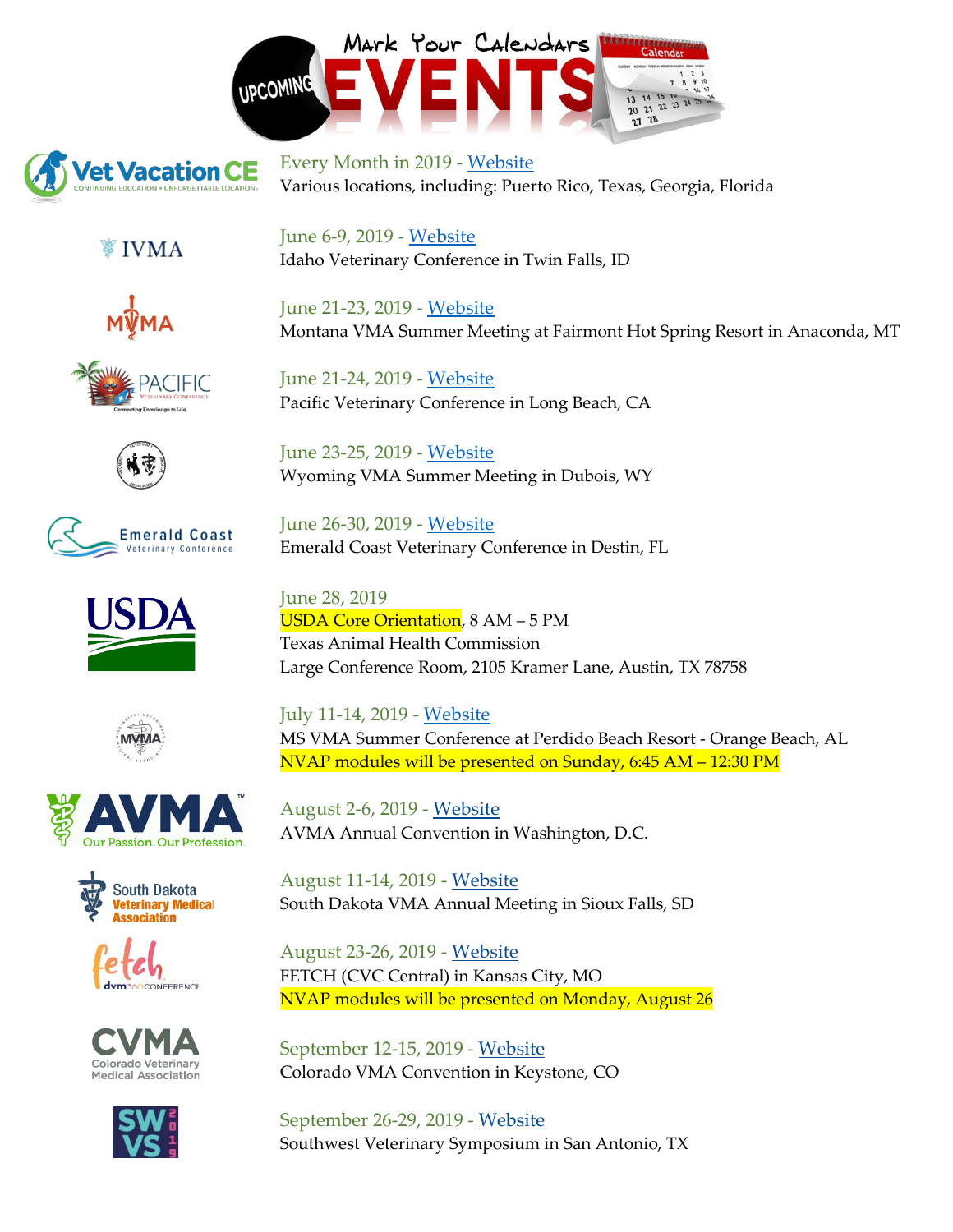





SCAV Annual Conference & Academy at Wild Dunes Resort in Isle of Palms, SC

Pacific Northwest Veterinary Conference in Tacoma, WA

Alaska VMA Annual Symposium in Anchorage, AK

Georgia VMA Fall Convention in Alpharetta, GA

Wild West Veterinary Conference (WWVC) in Reno, NV

Hawai'i VMA 66th Annual Conference in Honolulu, HI

**GVMA** 









January 23-25, 2020 - [Website](https://okvma.org/events/ovma-convention/) Oklahoma Veterinary Conference in Norman, OK



January 23-26, 2020 - [Website](https://www.movma.org/page/20) Missouri VMA 128<sup>th</sup> Annual Convention in Columbia, MO



September 27-29, 2019 - [Website](https://wsvma.org/pacific-northwest-veterinary-conference/save-the-date/)

October 4-6, 2019 - [Website](https://www.akvma.org/2018symposium/)

October 18-20, 2019 - [Website](https://www.gvma.net/ce-events/)

October 23-26, 2019 - [Website](https://wildwest.vetshow.com/)

November 7-10, 2019 - [Website](https://hawaiivetmed.org/2019conference/)

November 14-17, 2019 - [Website](http://www.scav.org/2018-scav-annual-conference/)

December 12-15, 2019 - [Website](https://www.fetchdvm360.com/fetch-dvm360-veterinary-conference-san-diego/) FETCH (CVC West) in San Diego, CA